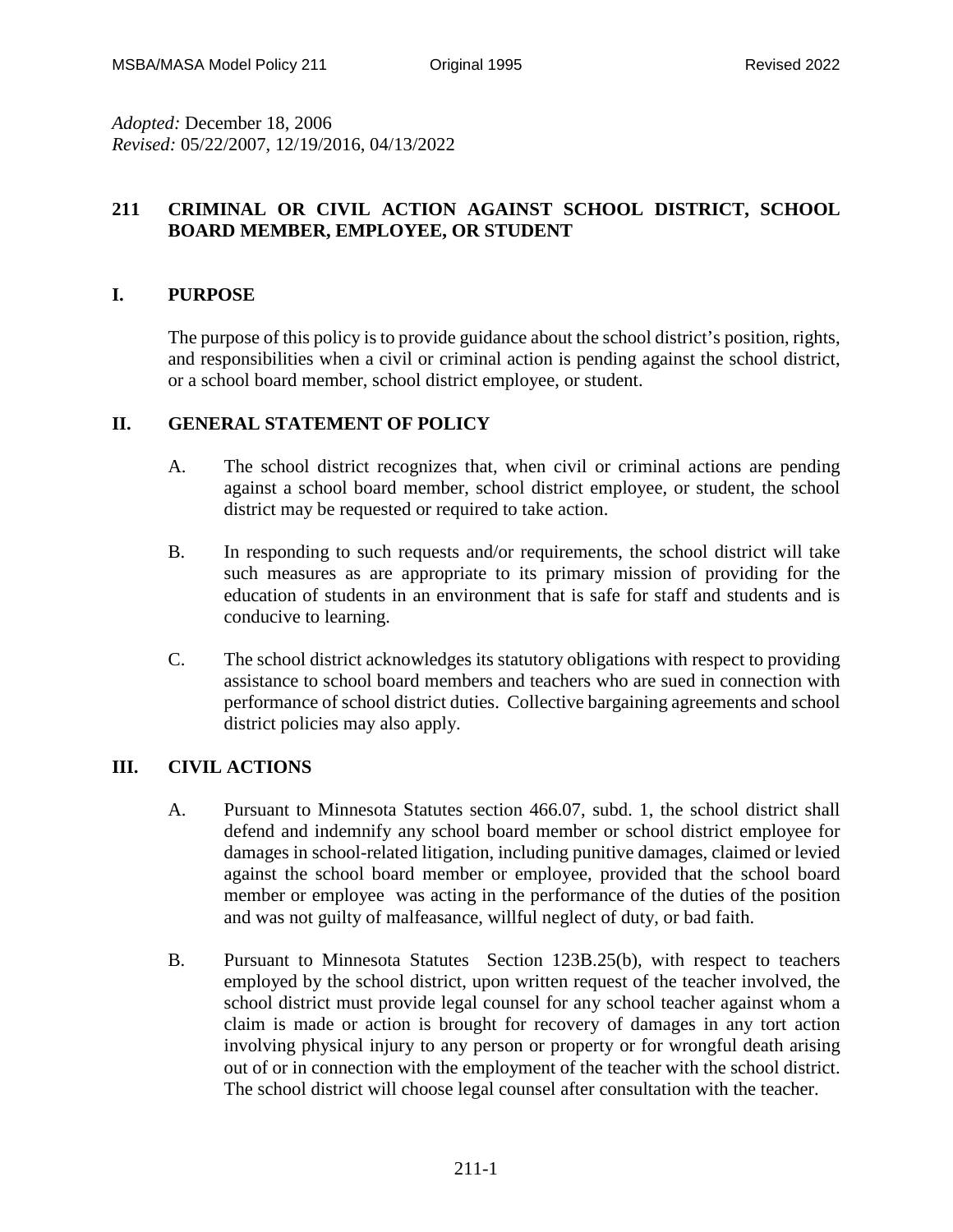## C. Data Practices

Educational data and personnel data maintained by the school district may be sought as evidence in a civil proceeding. The school district will release the data only pursuant to the Minnesota Government Data Practices Act, Minnesota Statutes chapter 13 and to the Family Educational Rights and Privacy Act, 20 United States Code § 1232g, and related regulations. When an employee is subpoenaed and is expected to testify regarding educational data or personnel data, to the employee will inform the building administrator or designated supervisor, who shall immediately inform the superintendent or designee. No school board member or employee may release data without consultation in advance with the school district official designated as the responsible authority for the collection, use, and dissemination of data.

### D. Service of Subpoenas

School district officers and employees will normally not be involved in providing service of process for third parties in the school setting.

### E. Leave to Testify

Leave for employees appearing in court, either when sued or under subpoena to testify, will be considered in accordance with school district personnel policies and applicable collective bargaining agreements.

### **IV. CRIMINAL CHARGES OR CONDUCT**

### A. Employees

- 1. The school district expects that its employees serve as positive role models for students. As role models for students, employees have a duty to conduct themselves in an exemplary manner.
- 2. If the school district receives information relating to activities of a criminal nature by an employee, the school district will investigate and take appropriate disciplinary action, which may include discharge, subject to school district policies, statutes, and provisions of applicable collective bargaining agreements.
- 3. Pursuant to Minnesota Statutes section 123B.02, Subd. 20, if reimbursement for a criminal defense is requested by a school district employee, the school board may, after consulting with its legal counsel, reimburse the employee for any costs and reasonable attorney fees incurred by the employee to defend criminal charges brought against the employee arising out of the performance of duties for the school district. The decision whether to reimburse shall be made in the school board's discretion. A school board member who is a witness or an alleged victim in the case may not vote on the reimbursement. If a quorum of the school board is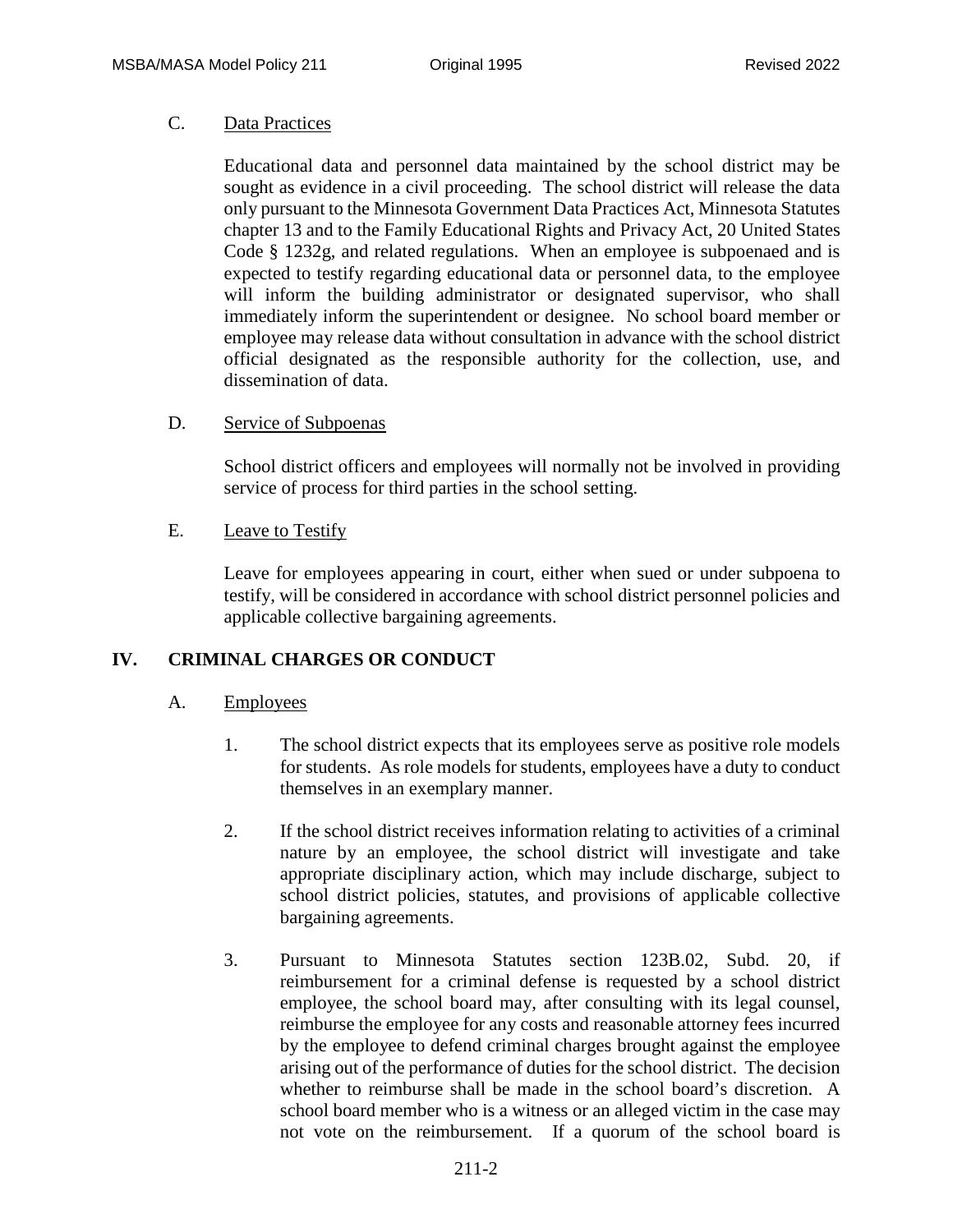disqualified from voting on the reimbursement, the reimbursement must be approved by a judge of the district court.

B. Students

The school district has an interest in maintaining a safe and healthful environment and in preventing disruption of the educational process. To promote that interest, the school district will take appropriate action regarding students convicted of crimes that relate to the school environment.

- C. Criminal Investigations
	- 1. The policy of the school district is to cooperate with law enforcement officials. The school district will make all efforts, however, to encourage law enforcement officials to question students and employees outside of school hours and off school premises unless extenuating circumstances exist, the matter being investigated is school-related, or as otherwise provided by law.
	- 2. If questioning at school is unavoidable, the school district will attempt to maintain confidentiality to avoid embarrassment to students and employees and to avoid disruption of the educational program. The school district will attempt to notify parents of a student under age 18 that police will be questioning their child. Normally, the superintendent, principal, or other appropriate school official will be present during the interview, except as otherwise required by law (Minnesota Statutes section 260E.22 ), or as otherwise determined in consultation with the parent or guardian.

#### D. Data Practices

The school district will release to juvenile justice and law enforcement authorities educational and personnel data only in accordance with Minnesota Statutes chapter 13 (Minnesota Government Data Practices Act) and 20 United States Code section. 1232g (FERPA).

### **V. STATEMENTS WHEN LITIGATION IS PENDING**

The school district recognizes that when a civil or criminal action is commenced or pending, parties to the lawsuit have particular duties in reference to persons involved or named in the lawsuit, as well as insurance carrier(s). Therefore, school board members or school district employees shall make or release statements in that situation only in consultation with legal counsel.

*Legal References:* Minn. Stat. Ch. 13 (Minnesota Government Data Practices Act) Minn. Stat. §§ 121A.40-121A.56 (Pupil Fair Dismissal Act) Minn. Stat. § 123B.02, Subd. 20 (Legal Counsel; Reimbursement) Minn. Stat. § 123B.25(b) (Legal Actions Against Districts and Teachers)